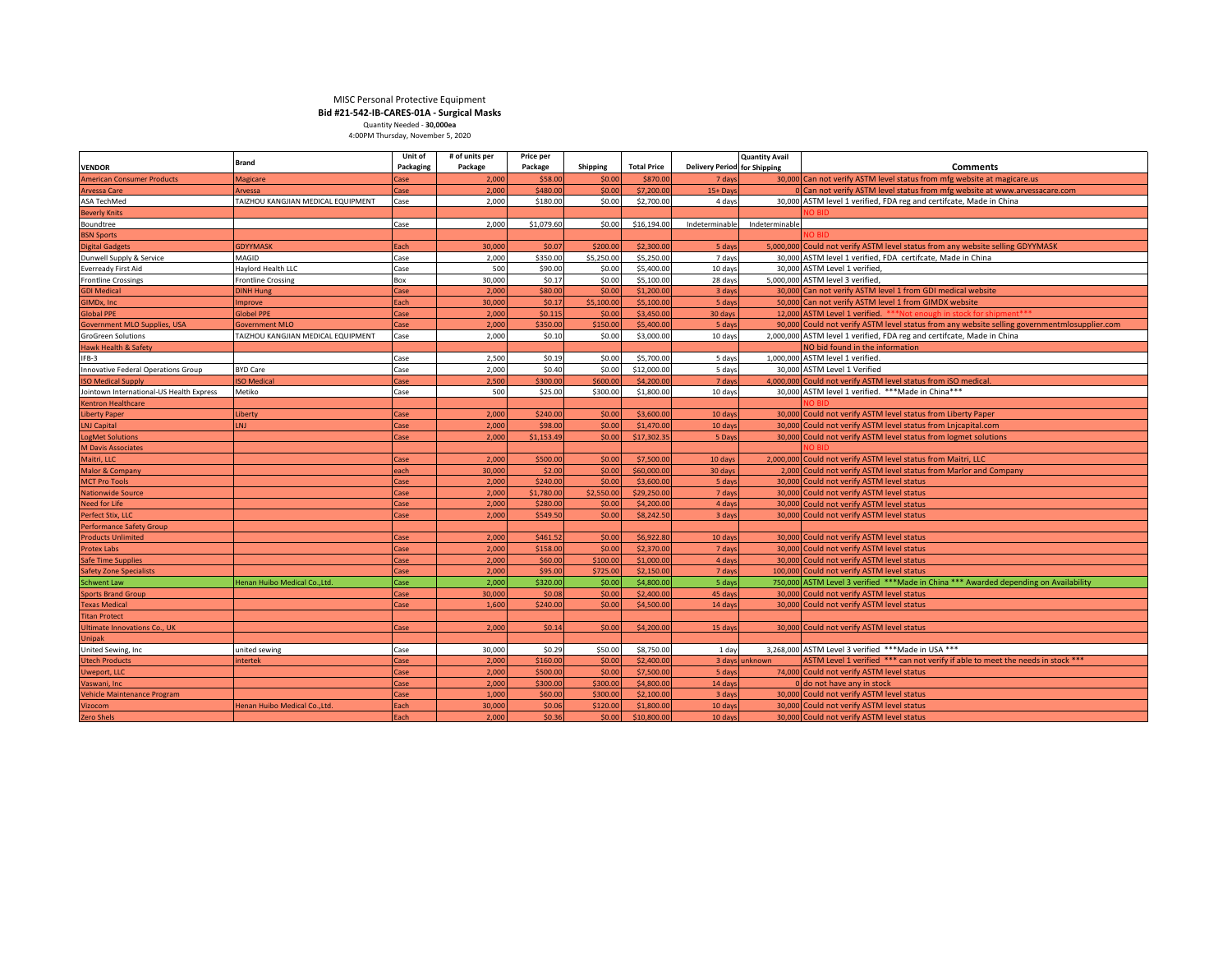### MISC Personal Protective Equipment **Bid #21-542-IB-CARES-01B - Fluidshield N95 Duckbill - Regular**

Quantity Needed - 2**0,000ea**

4:00PM Thursday, November 5, 2020

|                                                                | <b>Brand</b>        | Unit of   | # of units per | Price per   |             |                    |                              | <b>Quantity Avail</b> |                                               |
|----------------------------------------------------------------|---------------------|-----------|----------------|-------------|-------------|--------------------|------------------------------|-----------------------|-----------------------------------------------|
| <b>VENDOR</b>                                                  |                     | Packaging | Package        | Package     | Shipping    | <b>Total Price</b> | Delivery Period for Shipping |                       | <b>Notes</b>                                  |
| <b>American Consumer Products</b>                              |                     |           |                |             |             |                    |                              |                       |                                               |
| Arvessa Care                                                   | markrite            | Case      | 210            | \$388.500   | \$0.000     | \$37,000.000       | 15 days                      | Unknown               |                                               |
| ASA TechMed                                                    |                     |           |                |             |             |                    |                              |                       |                                               |
| <b>Beverly Knits</b>                                           |                     |           |                |             |             |                    |                              |                       |                                               |
| Boundtree                                                      |                     | Case      | 210            | \$659.940   | \$0.000     | \$62,694.300       | Unknown                      | Unknown               |                                               |
| <b>BSN Sports<br/>Digital Gadgets</b>                          |                     |           |                |             |             |                    |                              |                       |                                               |
|                                                                |                     |           |                |             |             |                    |                              |                       |                                               |
|                                                                |                     |           |                |             |             |                    |                              |                       |                                               |
| <b>Dunwell Supply &amp; Service</b><br>Everready First Aid     |                     | Case      | 210            | \$618.000   | \$0.000     | \$58,710.000       | 30 days                      | Unknown               |                                               |
| <b>Fronline Crossings</b>                                      | DASHENG MODEL DTC3B | Case      | 400            | \$1,880.000 | \$0.000     | \$94,000.000       | 31 days                      | 5,000,000             |                                               |
| <b>GDI Medical</b>                                             | Halyardhealth       | Case      | 360            | \$1,069.200 | \$0.000     | \$59,400.000       | 15 days                      | 20,000                |                                               |
| <b>GIMDx, Inc</b>                                              |                     |           |                |             |             |                    |                              |                       |                                               |
| Global PPE                                                     |                     |           |                |             |             |                    |                              |                       |                                               |
|                                                                |                     |           |                |             |             |                    |                              |                       |                                               |
| Government MLO Supplies, USA<br>GroGreen Solutions             |                     |           |                |             |             |                    |                              |                       |                                               |
| Hawk Health & Safety                                           |                     |           |                |             |             |                    |                              |                       |                                               |
| $IFB-3$                                                        |                     |           |                |             |             |                    |                              |                       |                                               |
| <b>Innovative Federal Operations Group</b>                     | Gentox              | Box       | 210            | \$87.500    |             | \$35,000.000       | 3 Weeks                      | 20,000                |                                               |
| <b>ISO Medical Supply</b>                                      |                     |           |                |             |             |                    |                              |                       |                                               |
|                                                                |                     |           |                |             |             |                    |                              |                       |                                               |
| Jointown International-US Health Express<br>Kentron Healthcare |                     |           |                |             |             |                    |                              |                       |                                               |
| <b>Liberty Paper</b>                                           |                     |           |                |             |             |                    |                              |                       |                                               |
| LNJ Capital                                                    | Alphapro 695        | Case      | 210            | \$315.000   | \$0.000     | \$29,925.000       | 10 days                      | 20,000                |                                               |
| <b>LogMet Solutions</b>                                        | Fluidshield         | Case      | 210            | \$195.370   | \$0.000     | \$18,560.150       | 5 days                       | 20,000                | Winning Bid with availability                 |
| M Davis Associates                                             |                     |           |                |             |             |                    |                              |                       |                                               |
| Maitri, LLC                                                    |                     |           |                |             |             |                    |                              |                       |                                               |
| Malor & Company                                                |                     |           |                |             |             |                    |                              |                       | Bids confusing, cannot verify product at site |
| Nationwide Source                                              |                     | Case      | 210            | \$1,207.500 | \$1,995.000 | \$116,707.500      | 7 days                       | 20,000                |                                               |
| <b>Need for Life</b>                                           |                     |           |                |             |             |                    |                              |                       |                                               |
|                                                                |                     |           |                |             |             |                    |                              |                       |                                               |
| Perfect Stix, LLC<br>Performance Safety Group                  |                     |           |                |             |             |                    |                              |                       |                                               |
| <b>Products Unlimited</b>                                      |                     |           |                |             |             |                    |                              |                       |                                               |
| <b>Protex Labs</b>                                             |                     |           |                |             |             |                    |                              |                       |                                               |
|                                                                | Kimberly Clark      | Case      | 240            | \$240.000   | \$0.000     | \$20,160.000       | 4 days                       | 20,000                | Kimtech model #53443                          |
| Safe Time Supplies<br><b>Safety Zone Specialists</b>           |                     |           |                |             |             |                    |                              |                       |                                               |
|                                                                |                     |           |                |             |             |                    |                              |                       |                                               |
| <b>Schwent Law</b>                                             |                     |           |                |             |             |                    |                              |                       |                                               |
| <b>Sports Brand Group</b><br><b>Texas Medical</b>              |                     |           |                |             |             |                    |                              |                       |                                               |
| <b>Titan Protect</b>                                           |                     |           |                |             |             |                    |                              |                       |                                               |
| <b>Ultimate Innovations Co., UK</b>                            |                     |           |                |             |             |                    |                              |                       |                                               |
|                                                                |                     |           |                |             |             |                    |                              |                       |                                               |
| <b>Unipak</b><br><b>United Sewing, Inc.</b>                    |                     |           |                |             |             |                    |                              |                       |                                               |
|                                                                |                     |           |                |             |             |                    |                              |                       |                                               |
| <b>Urech Products</b>                                          | Halyardhealth       | Case      | 210            | \$140.000   | \$0.000     | \$13,300.000       | 45 days                      | unknown               |                                               |
| <b>Uweport, LLC</b>                                            |                     |           |                |             |             |                    |                              |                       |                                               |
| Vaswani, Inc                                                   |                     |           |                |             |             |                    |                              |                       |                                               |
| Vehicle Maintenance Program                                    |                     |           |                |             |             |                    |                              |                       |                                               |
| Vizocom                                                        | Fluidshield         | Case      | 400            | \$934.850   | \$0.000     | \$46,742.500       | 14 days                      | $\Omega$              |                                               |
| Zero Shels                                                     |                     |           |                |             |             |                    |                              |                       |                                               |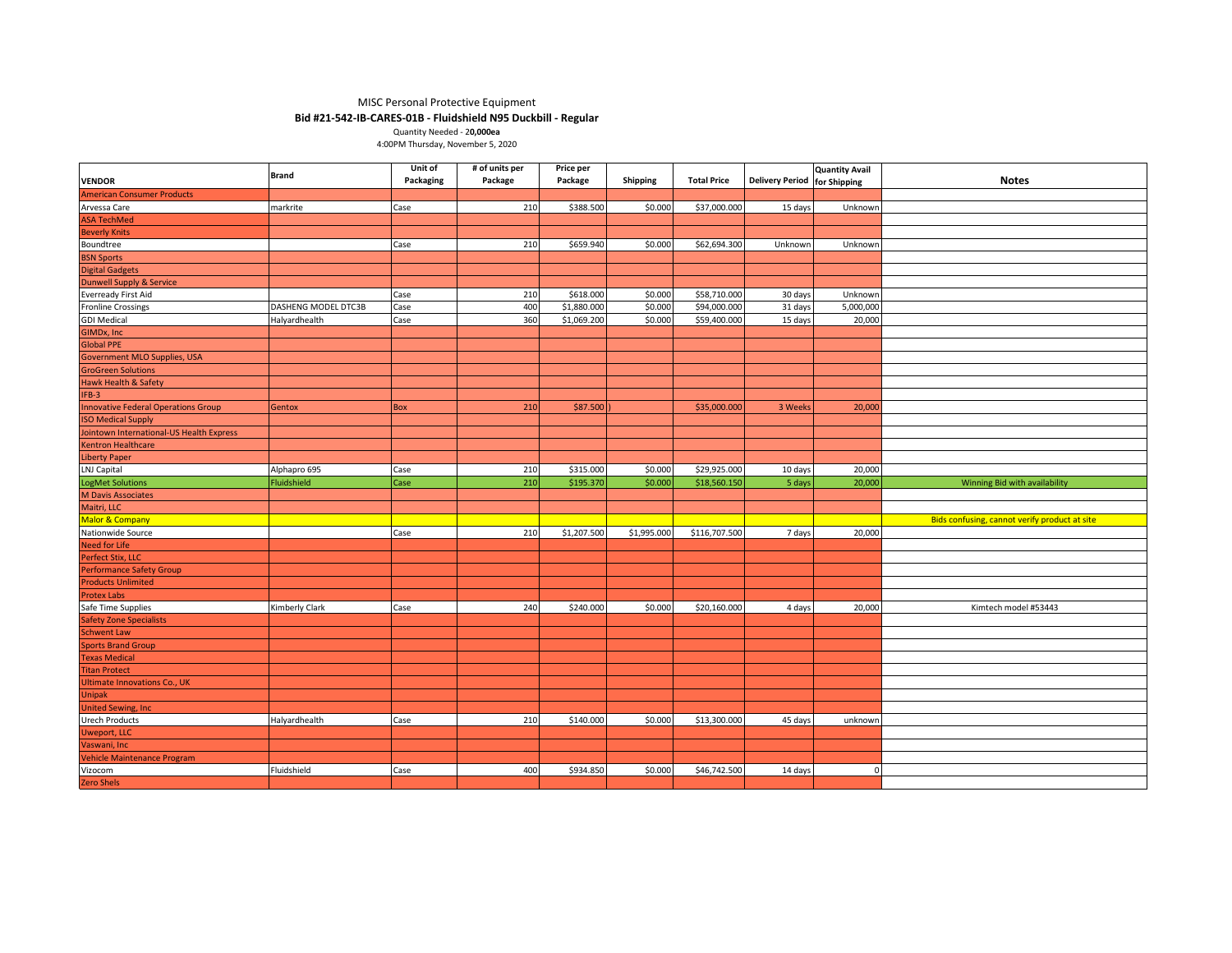## MISC Personal Protective Equipment

## **Bid #21-542-IB-CARES-01C - Fluidshield N95 Duckbill - Small**

Quantity Needed - 2**0,000ea** 4:00PM Thursday, November 5, 2020

|                                                                   | <b>Brand</b> | Unit of<br>Packaging | # of units per<br>Package | Price per<br>Package |          | <b>Total Price</b> | <b>Delivery Period</b> | <b>Quantity Avail for</b> | <b>Notes</b>                                                   |
|-------------------------------------------------------------------|--------------|----------------------|---------------------------|----------------------|----------|--------------------|------------------------|---------------------------|----------------------------------------------------------------|
| <b>VENDOR</b><br><b>American Consumer Products</b>                |              |                      |                           |                      | Shipping |                    |                        | <b>Shipping</b>           |                                                                |
| Arvessa Care                                                      |              |                      |                           |                      |          |                    |                        |                           |                                                                |
| <b>ASA TechMed</b>                                                |              |                      |                           |                      |          |                    |                        |                           |                                                                |
|                                                                   |              |                      |                           |                      |          |                    |                        |                           |                                                                |
| <b>Beverly Knits</b>                                              |              |                      |                           |                      |          |                    |                        |                           |                                                                |
| Boundtree<br><b>BSN Sports</b>                                    | Halyard      | Case                 | 210                       | \$659.94             | \$0.00   | \$62,694.30        | unknown                | Unknown                   |                                                                |
|                                                                   |              |                      |                           |                      |          |                    |                        |                           |                                                                |
| <b>Digital Gadgets</b>                                            |              |                      |                           |                      |          |                    |                        |                           |                                                                |
| <b>Dunwell Supply &amp; Service</b><br><b>Everready First Aid</b> |              |                      |                           |                      |          |                    |                        |                           |                                                                |
|                                                                   | Halyard      | Case                 | 210                       | \$618.00             | \$0.00   | \$58,710.00        | 30 days                | Unknown                   |                                                                |
| <b>Fronline Crossings</b>                                         |              |                      |                           |                      |          |                    |                        |                           |                                                                |
| <b>GDI Medical</b>                                                | Halyard      | Case                 | 360                       | \$1,072.80           | \$0.00   | \$59,500.00        | 15 days                | 20,000.00                 |                                                                |
| GIMDx, Inc<br><b>Global PPE</b>                                   |              |                      |                           |                      |          |                    |                        |                           |                                                                |
|                                                                   |              |                      |                           |                      |          |                    |                        |                           |                                                                |
| Government MLO Supplies, USA<br><b>GroGreen Solutions</b>         |              |                      |                           |                      |          |                    |                        |                           |                                                                |
| Hawk Health & Safety                                              |              |                      |                           |                      |          |                    |                        |                           |                                                                |
| IFB-3                                                             |              |                      |                           |                      |          |                    |                        |                           |                                                                |
| <b>SO Medical Supply</b>                                          |              |                      |                           |                      |          |                    |                        |                           |                                                                |
| Iointown International-US Health Express                          |              |                      |                           |                      |          |                    |                        |                           |                                                                |
| Kentron Healthcare                                                |              |                      |                           |                      |          |                    |                        |                           |                                                                |
| iberty Paper                                                      |              |                      |                           |                      |          |                    |                        |                           |                                                                |
| <b>LNJ Capital</b>                                                |              |                      |                           |                      |          |                    |                        |                           |                                                                |
| LogMet Solutions                                                  |              |                      | 210                       | \$195.37             | \$0.00   | \$18,560.15        | 5 days                 | 20,000.00                 | Winning bid with availability                                  |
| <b>M Davis Associates</b>                                         | Halyard      | Case                 |                           |                      |          |                    |                        |                           |                                                                |
| Maitri, LLC                                                       |              |                      |                           |                      |          |                    |                        |                           |                                                                |
| Malor & Company                                                   |              |                      |                           |                      |          |                    |                        |                           | Confusion w/bids, do not add up, cannot verify product at site |
| <b>MCT Pro Tools</b>                                              |              |                      |                           |                      |          |                    |                        |                           |                                                                |
| <b>Nationwide Source</b>                                          |              |                      |                           |                      |          |                    |                        |                           |                                                                |
| Need for Life                                                     |              |                      |                           |                      |          |                    |                        |                           |                                                                |
| Perfect Stix, LLC                                                 |              |                      |                           |                      |          |                    |                        |                           |                                                                |
| <b>Performance Safety Group</b>                                   |              |                      |                           |                      |          |                    |                        |                           |                                                                |
| <b>Products Unlimited</b>                                         |              |                      |                           |                      |          |                    |                        |                           |                                                                |
| <b>Protex Labs</b>                                                |              |                      |                           |                      |          |                    |                        |                           |                                                                |
| Safe Time Supplies                                                | Kimtech      | Case                 | 300                       | \$705.00             | \$0.00   | \$47,000.00        | 5 days                 | 2,000,000.00              | Kim tech n95 NIOSH replacement                                 |
| <b>Safety Zone Specialists</b>                                    |              |                      |                           |                      |          |                    |                        |                           |                                                                |
| Schwent Law                                                       |              |                      |                           |                      |          |                    |                        |                           |                                                                |
| <b>Sports Brand Group</b>                                         |              |                      |                           |                      |          |                    |                        |                           |                                                                |
| <b>Texas Medical</b>                                              |              |                      |                           |                      |          |                    |                        |                           |                                                                |
| <b>Titan Protect</b>                                              |              |                      |                           |                      |          |                    |                        |                           |                                                                |
| <b>Ultimate Innovations Co., UK</b>                               |              |                      |                           |                      |          |                    |                        |                           |                                                                |
| Unipak                                                            |              |                      |                           |                      |          |                    |                        |                           |                                                                |
| <b>United Sewing, Inc.</b>                                        |              |                      |                           |                      |          |                    |                        |                           |                                                                |
| <b>Utech Products</b>                                             | Halyard      | Case                 | 210                       | \$140.00             | \$0.00   | \$13,300.00        | 45 days                | unknown                   |                                                                |
| Uweport, LLC                                                      |              |                      |                           |                      |          |                    |                        |                           |                                                                |
| Vaswani, Inc                                                      |              |                      |                           |                      |          |                    |                        |                           |                                                                |
| Vehicle Maintenance Program                                       |              |                      |                           |                      |          |                    |                        |                           |                                                                |
| Vizocom                                                           |              | Case                 | 400                       | \$934.85             | \$0.00   | \$46,725.50        | 14 days                | 0.00                      |                                                                |
| <b>Zero Shels</b>                                                 |              |                      |                           |                      |          |                    |                        |                           |                                                                |
|                                                                   |              |                      |                           |                      |          |                    |                        |                           |                                                                |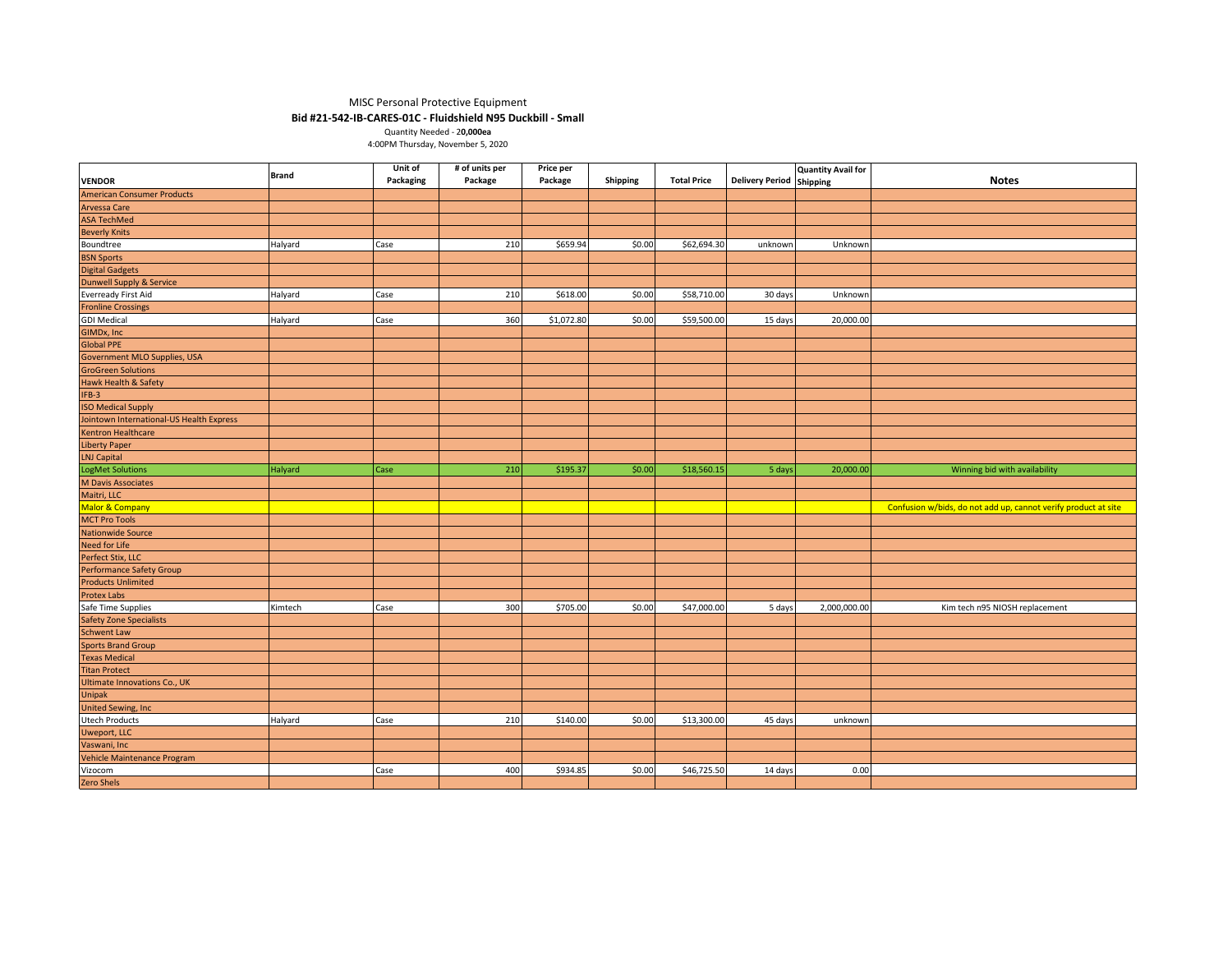|                                            |                                                   |                  |                |           |                 |                      |                 | <b>Quantity Avail</b> |                               |
|--------------------------------------------|---------------------------------------------------|------------------|----------------|-----------|-----------------|----------------------|-----------------|-----------------------|-------------------------------|
|                                            | Brand                                             | Unit of          | # of units per | Price per |                 |                      | <b>Delivery</b> | for Shipping          |                               |
| <b>VENDOR</b>                              |                                                   | <b>Packaging</b> | Package        | Package   | <b>Shipping</b> | <b>Total Price</b>   | Period          |                       | <b>Notes</b>                  |
| American Consumer Products                 |                                                   | 10,000           |                | \$3.125   | \$0.00          | \$31,255.00          | 7 days          | 10,000                | AAMI Level 3 verified         |
| <b>Arvessa Care</b>                        | Kaigeer                                           | 10,000           |                | \$3.20    | \$0.00          | $$32,000.00$ 15 days |                 | unknown               | unable to verify AAMI level 3 |
| <b>ASA TechMed</b>                         | Manufacturer: Shaoxing Tongjing Garments Co., Ltd | 10,000           |                | \$2.75    | \$0.00          | $$27,500.00$ 4 days  |                 | 10,000                | AAMI Level 2 verified         |
| <b>Beverly Knits</b>                       |                                                   | 10,000           |                | \$4.95    | \$0.00          | \$49,500.00 10 days  |                 | 2,000                 | AAMI level 1 verified         |
| <b>Boundtree</b>                           | <b>Dukal Corporation</b>                          | 10,000           |                | \$0.41    | \$0.00          | $$4,129.65$ unknown  |                 | lunknown              | unable to verify AAMI level 3 |
| <b>BSN Sports</b>                          |                                                   | 10,000           |                |           |                 |                      |                 |                       |                               |
| <b>Digital Gadgets</b>                     |                                                   | 10,000           |                |           |                 |                      |                 |                       |                               |
| Dunwell Supply & Service                   |                                                   | 10,000           |                | \$3.00    | \$0.00          | $$30,000.00$ 7 days  |                 | 10,000                | unable to verify AAMI level 3 |
| <b>Everready First Aid</b>                 |                                                   | 10,000           |                | \$4.88    | \$0.00          | $$48,848.80$ 10 days |                 | 10,000                | unable to verify AAMI level 3 |
| <b>Fronline Crossings</b>                  |                                                   | 10,000           |                | \$4.89    | \$0.00          | \$48,900.00 31 days  |                 | 5,000,000             | AAMI level 3 verified         |
| <b>GDI Medical</b>                         |                                                   | 10,000           |                | \$1.64    | \$0.00          | $$16,400.00]$ 3 days |                 | 10,000                | unable to verify AAMI level 3 |
| GIMDx, Inc                                 |                                                   | 10,000           |                |           |                 |                      |                 |                       |                               |
| <b>Global PPE</b>                          |                                                   | 10,000           |                | \$1.55    | \$0.00          | $$15,500.00$ 30 days |                 | 7,900                 | unable to verify AAMI level 3 |
| <b>Government MLO Supplies, USA</b>        |                                                   | 10,000           |                | \$2.85    | \$150.00        | $$18,650.00$ 5 days  |                 | 150,000               | unable to verify AAMI level 3 |
| <b>GroGreen Solutions</b>                  | HUBEI DECHEN BIOTECHNOLOGY CO., LTD8              | 10,000           |                | \$3.99    | \$0.00          | \$39,900.00 10 days  |                 | 66,000                | AAMI level 2 verified         |
| <b>Hawk Health &amp; Safety</b>            |                                                   | 10,000           |                |           |                 |                      |                 |                       | No bids listed                |
| IFB-3                                      |                                                   | 10,000           |                | \$4.98    | \$0.00          | \$49,800.00 14 days  |                 | 50,000                | AAMI level 3 verified         |
| <b>Innovative Federal Operations Group</b> | Weihai Hai Na Bai Chuan Parmaceutical             | 10,000           |                | \$2.50    | \$0.00          | \$24,937.50 immed    |                 | 10,000                | <b>AAMI Level 3 verified</b>  |
| <b>ISO Medical Supply</b>                  |                                                   | 10,000           |                |           |                 |                      |                 |                       |                               |
| Jointown International-US Health Express   |                                                   | 10,000           |                | \$1.78    | \$3,000.00      | \$20,800.00 10 days  |                 | 10,000                | AAMI Level 1 verified         |
| <b>Kentron Healthcare</b>                  |                                                   | 10,000           |                | \$0.79    | \$0.00          | $$7,880.25$ 7 days   |                 | 9,975                 | unable to verify AAMI level 3 |
| <b>Liberty Paper</b>                       |                                                   | 10,000           |                |           |                 |                      |                 |                       |                               |
| <b>LNJ Capital</b>                         |                                                   | 10,000           |                |           |                 |                      |                 |                       |                               |
| <b>LogMet Solutions</b>                    |                                                   | 10,000           |                | \$5.25    | \$0.00          | $$52,500.00$ 5 days  |                 | 10,000                | unable to verify AAMI level 3 |
| M Davis Associates                         |                                                   | 10,000           |                | \$3.25    | \$500.00        | \$33,000.00 10 days  |                 | 10,000                | AAMI Level 3 verified         |
| Maitri, LLC                                |                                                   | 10,000           |                |           |                 |                      |                 |                       |                               |
| Malor & Company                            |                                                   | 10,000           |                | \$6.24    | \$0.00          | \$62,444.00 30 days  |                 | 10,000                | unable to verify AAMI level 3 |
| <b>MCT Pro Tools</b>                       |                                                   | 10,000           |                | \$1.45    | \$0.00          | $$14,500.00$ 5 days  |                 | 10,000                | unable to verify AAMI level 3 |
| Nationwide Source                          |                                                   | 10,000           |                | \$4.50    | \$995.00        | \$45,995.00 7 days   |                 | 10,000                | AAMI level 3 verified         |
| Need for Life                              |                                                   | 10,000           |                |           |                 |                      |                 |                       |                               |
| Perfect Stix, LLC                          |                                                   | 10,000           |                | \$2.50    | \$0.00          | $$25,000.00 8$ days  |                 |                       | unable to verify AAMI level 3 |
| Performance Safety Group                   |                                                   | 10,000           |                | \$2.49    | \$0.00          | \$24,900.00 7 days   |                 | 10,000                | AAMI level 1 verified         |
| <b>Products Unlimited</b>                  |                                                   | 10,000           |                | \$1.47    | \$0.00          | \$14,688.00 10 days  |                 | 10,000                | unable to verify AAMI level 3 |
| Protex Labs                                | everwell                                          | 10,000           |                | \$0.99    | \$0.00          | \$9,900.00 10 days   |                 | 10,000                | AAMI level 1 verified         |
| <b>Safe Time Supplies</b>                  |                                                   | 10,000           |                | \$1.85    | \$200.00        | $$18,700.00$ 5 days  |                 | 150,000               | unable to verify AAMI level 3 |
| Safety Zone Specialists                    |                                                   | 10,000           |                | \$3.15    | \$1,000.00      | \$32,500.00 7 days   |                 | 62,000                | AAMI level 3 verified         |
| <b>Schwent Law</b>                         |                                                   | 10,000           |                |           |                 |                      |                 |                       |                               |
| <b>Sports Brand Group</b>                  |                                                   | 10,000           |                | \$2.60    | \$0.00          | $$26,000.00$ 41 days |                 | lunknown              | unable to verify AAMI level 3 |
| <b>Texas Medical</b>                       |                                                   | 10,000           |                | \$3.05    | \$0.00          | \$30,500.00          | 14              | 10,000                | <b>AAMI</b> level 3 verified  |
| <b>Titan Protect</b>                       |                                                   | 10,000           |                |           |                 |                      |                 |                       |                               |
| Ultimate Innovations Co., UK               |                                                   | 10,000           |                | \$3.30    | \$0.00          | \$33,000.00 20 days  |                 | 10,000                | AAMI level 1 verified         |
| <b>Unipak</b>                              |                                                   | 10,000           |                | \$2.09    | \$0.00          | $$20,947.50$ 15 days |                 | 10,000                | unable to verify AAMI level 3 |
| <b>United Sewing, Inc.</b>                 |                                                   | 10,000           |                |           |                 |                      |                 |                       |                               |
| <b>Urech Products</b>                      |                                                   | 10,000           |                | \$1.75    | \$0.00          | $$17,500.00$ 3 days  |                 | 10,000                | AAMI level 1 verified         |
| Uweport, LLC                               |                                                   | 10,000           |                | \$2.25    | \$0.00          | $$22,500.00$ 14 days |                 | 50,000                | AAMI level 2 verified         |
| Vaswani, Inc                               |                                                   | 10,000           |                |           |                 |                      |                 |                       |                               |
| Vehicle Maintenance Program                |                                                   | 10,000           |                | \$2.74    | \$500.00        | $$27,931.25$ 7 days  |                 | 10,000                | unable to verify AAMI level 3 |
| Vizocom                                    |                                                   | 10,000           |                | \$0.81    | \$0.00          | $$8,100.00$ 10 days  |                 | 10,000                | AAMI level 1 verified         |
| Zero Shels                                 |                                                   | 10,000           |                | \$4.40    | \$0.00          | \$44,000.00 10 days  |                 | 10,000                | AAMI level 3 verified         |
|                                            |                                                   |                  |                |           |                 |                      |                 |                       |                               |

# MISC Personal Protective Equipment **Bid #21-542-IB-CARES-01D - Isolation Gown**

Quantity Needed - 1**0,000ea**

4:00PM Thursday, November 5, 2020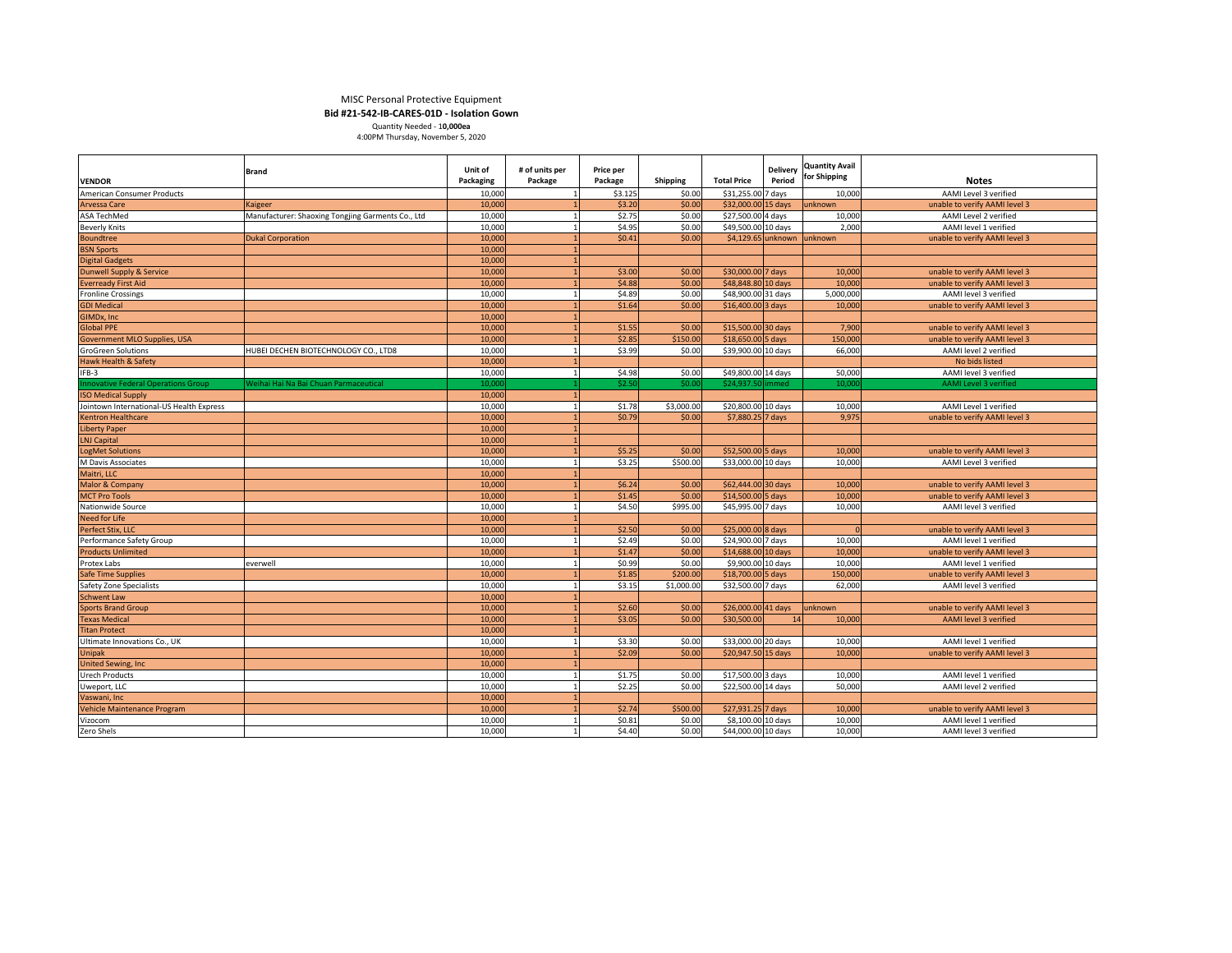#### MISC Personal Protective Equipment

**Bid #21-542-IB-CARES-01E - Face Shields**

| Quantity Needed - 10.000ea        |  |
|-----------------------------------|--|
| 4:00PM Thursday, November 5, 2020 |  |

| Unit of<br># of units per<br>Price per<br><b>Brand</b><br>for Shipping<br>Package<br>Package<br><b>Total Price</b><br><b>Delivery Period</b><br><b>Notes</b><br><b>VENDOR</b><br>Packaging<br>Shipping<br>ACP<br>American Consumer Products<br>Each<br>10,000<br>\$0.89<br>\$0.00<br>\$8,900.00<br>7 days<br>10,000<br>Each<br>10,000<br>\$1.28<br>\$0.00<br>\$12,800.00<br>15 days<br>unknowr<br>Arvessa Care<br>\$0.85<br>ASA TechMed<br>Each<br>10,000<br>\$0.00<br>\$8,500.00<br>4 days<br>Schenzhen<br>10,000<br><b>Beverly Knits</b><br>10,000<br>\$2.79<br>\$0.00<br>\$27,900.00<br>Boundtree<br>Each<br>unknown<br>unknow<br>\$0.00<br><b>BSN Sports</b><br>Each<br>10,000<br>\$25.00<br>\$250,000.00<br>Evoshield<br>15 days<br>Each<br>\$0.79<br>\$200.00<br>275,000<br>10,000<br>\$8,100.00<br>5 days<br><b>Digital Gadgets</b><br>Dunwell Supply & Service<br>Each<br>10,000<br>\$2.50<br>\$25,000.00<br>\$25,000.00<br>7 days<br>10,000<br>10,000<br>\$1.18<br>\$0.00<br>\$11,894.40<br>10 days<br>10,000<br><b>Everready First Aid</b><br>Each<br>\$0.85<br>\$0.00<br><b>Fronline Crossings</b><br>Each<br>10,000<br>\$8,500.00<br>31 days<br>5,000,000<br>\$0.33<br>\$0.00<br>10,000<br>*** Winning bid with availability***<br><b>GDI Medical</b><br><b>IEYANG JIAYI PLASTIC PRODUCTS CO., LTD.</b><br>Each<br>10,000<br>\$3,300.00<br>3 days<br>GIMDx, Inc.<br>Global PPE<br>\$0.75<br>\$0.00<br>10,000<br>Each<br>10,000<br>\$7,500.00<br>4 days<br>Government MLO Supplies, USA<br>Each<br>\$0.85<br>\$8,500.00<br><b>GroGreen Solutions</b><br><b>BRIOPPE</b><br>10,000<br>\$8,500.00<br>10 days<br>125,000<br>Hawk Health & Safety<br>*** no bids included ***<br>10,000<br>\$0.98<br>\$0.00<br>\$9,800.00<br>500,000<br>IFB-3<br>IEYANG JIAYI PLASTIC PRODUCTS CO., LTD.<br>Each<br>14 days<br>\$0.75<br>\$0.00<br>Each<br>10,000<br>\$7,500.00<br>5 days<br>10,000<br>Innovative Federal Operations Group<br>Apexx Co<br><b>ISO Medical Supply</b><br>Jointown International-US Health Express<br>Each<br>10,000<br>\$0.625<br>\$250.00<br>\$6,500.00<br>10 days<br>10,000<br>Jointown<br>Each<br>\$0.79<br>10,000<br>\$0.00<br>\$7,900.00<br>10,000<br>Kentron Healthcare<br>10 days<br><b>Liberty Paper</b><br><b>LNJ Capital</b><br>10,000<br>\$0.74<br>\$0.00<br>LogMet Solutions<br>Each<br>\$73,736.00<br>5 days<br>10,000<br><b>M Davis Associates</b><br>Maitri, LLC<br>10,000<br>\$1.59<br>\$0.00<br>Malor & Company<br>Each<br>\$15,900.00<br>30 days<br>10,000<br>\$0.54<br>Each<br>10,000<br>\$0.00<br>\$5,400.00<br>4 days<br>10,000<br><b>MCT Pro Tools</b><br>Nationwide Source<br>Each<br>\$1.95<br>\$995.00<br>\$20,495.00<br>7 days<br>10,000<br>10,000<br>Need for Life<br>Each<br>10,000<br>\$1.00<br>\$0.00<br>\$10,000.00<br>4 days<br>10,000<br>Perfect Stix, LLC<br>Each<br>10,000<br>\$4.80<br>\$0.00<br>\$48,000.00<br>8 days<br>PSG<br>10,000<br>\$1.99<br>\$0.00<br>Performance Safety Group<br>Each<br>\$19,900.00<br>5 days<br>10,000<br>\$1.55<br>\$0.00<br>\$15,500.00<br><b>Products Unlimited</b><br>Each<br>10,000<br>14 days<br>10,000<br>\$0.69<br>Protex Labs<br>Each<br>10,000<br>\$0.00<br>\$6,900.00<br>7 days<br>10,000<br>Each<br>\$0.70<br>10,000<br>\$400.00<br>\$7,400.00<br>7 days<br>10,000<br>Safe Time Supplies<br>Each<br>\$2.30<br><b>Safety Zone Specialists</b><br>10,000<br>\$1,000.00<br>\$24,000.00<br>7 days<br>211,000<br><b>Schwent Law</b><br>\$0.00<br>\$22,500.00<br>Sports Brand Group<br>Each<br>10,000<br>\$2.25<br>44 days<br>n<br>\$1.99<br>Each<br>10,000<br>\$0.00<br>\$19,900.00<br>14 days<br>10,000<br><b>Texas Medical</b><br><b>Titan Protect</b><br>Each<br>10,000<br>\$0.48<br>\$0.00<br>10 days<br>Ultimate Innovations Co., UK<br>\$4,800.00<br>10,000<br><b>Unipak</b><br><b>United Sewing, Inc.</b><br>\$0.80<br>\$0.00<br>\$8,001.60<br><b>Urech Products</b><br>Each<br>10,000<br>3 days<br>10,000<br>\$1.50<br>\$0.00<br>\$15,000.00<br>Uweport, LLC<br>Each<br>10,000<br>5 days<br>17,000<br>Vaswani, Inc.<br>Vehicle Maintenance Program<br>10,000<br>\$1.05<br>\$500.00<br>\$11,000.00<br>7 days<br>10,000<br>Each |         |                                |      |        |        |        |            |         |                       |  |
|----------------------------------------------------------------------------------------------------------------------------------------------------------------------------------------------------------------------------------------------------------------------------------------------------------------------------------------------------------------------------------------------------------------------------------------------------------------------------------------------------------------------------------------------------------------------------------------------------------------------------------------------------------------------------------------------------------------------------------------------------------------------------------------------------------------------------------------------------------------------------------------------------------------------------------------------------------------------------------------------------------------------------------------------------------------------------------------------------------------------------------------------------------------------------------------------------------------------------------------------------------------------------------------------------------------------------------------------------------------------------------------------------------------------------------------------------------------------------------------------------------------------------------------------------------------------------------------------------------------------------------------------------------------------------------------------------------------------------------------------------------------------------------------------------------------------------------------------------------------------------------------------------------------------------------------------------------------------------------------------------------------------------------------------------------------------------------------------------------------------------------------------------------------------------------------------------------------------------------------------------------------------------------------------------------------------------------------------------------------------------------------------------------------------------------------------------------------------------------------------------------------------------------------------------------------------------------------------------------------------------------------------------------------------------------------------------------------------------------------------------------------------------------------------------------------------------------------------------------------------------------------------------------------------------------------------------------------------------------------------------------------------------------------------------------------------------------------------------------------------------------------------------------------------------------------------------------------------------------------------------------------------------------------------------------------------------------------------------------------------------------------------------------------------------------------------------------------------------------------------------------------------------------------------------------------------------------------------------------------------------------------------------------------------------------------------------------------------------------------------------------------------------------------------------------------------------------------------------------------------------------------------------------------------------------------------------------------------------------------------------------------------------------------------------------------------------------------------------------------------------------|---------|--------------------------------|------|--------|--------|--------|------------|---------|-----------------------|--|
|                                                                                                                                                                                                                                                                                                                                                                                                                                                                                                                                                                                                                                                                                                                                                                                                                                                                                                                                                                                                                                                                                                                                                                                                                                                                                                                                                                                                                                                                                                                                                                                                                                                                                                                                                                                                                                                                                                                                                                                                                                                                                                                                                                                                                                                                                                                                                                                                                                                                                                                                                                                                                                                                                                                                                                                                                                                                                                                                                                                                                                                                                                                                                                                                                                                                                                                                                                                                                                                                                                                                                                                                                                                                                                                                                                                                                                                                                                                                                                                                                                                                                                                                  |         |                                |      |        |        |        |            |         | <b>Quantity Avail</b> |  |
|                                                                                                                                                                                                                                                                                                                                                                                                                                                                                                                                                                                                                                                                                                                                                                                                                                                                                                                                                                                                                                                                                                                                                                                                                                                                                                                                                                                                                                                                                                                                                                                                                                                                                                                                                                                                                                                                                                                                                                                                                                                                                                                                                                                                                                                                                                                                                                                                                                                                                                                                                                                                                                                                                                                                                                                                                                                                                                                                                                                                                                                                                                                                                                                                                                                                                                                                                                                                                                                                                                                                                                                                                                                                                                                                                                                                                                                                                                                                                                                                                                                                                                                                  |         |                                |      |        |        |        |            |         |                       |  |
|                                                                                                                                                                                                                                                                                                                                                                                                                                                                                                                                                                                                                                                                                                                                                                                                                                                                                                                                                                                                                                                                                                                                                                                                                                                                                                                                                                                                                                                                                                                                                                                                                                                                                                                                                                                                                                                                                                                                                                                                                                                                                                                                                                                                                                                                                                                                                                                                                                                                                                                                                                                                                                                                                                                                                                                                                                                                                                                                                                                                                                                                                                                                                                                                                                                                                                                                                                                                                                                                                                                                                                                                                                                                                                                                                                                                                                                                                                                                                                                                                                                                                                                                  |         |                                |      |        |        |        |            |         |                       |  |
|                                                                                                                                                                                                                                                                                                                                                                                                                                                                                                                                                                                                                                                                                                                                                                                                                                                                                                                                                                                                                                                                                                                                                                                                                                                                                                                                                                                                                                                                                                                                                                                                                                                                                                                                                                                                                                                                                                                                                                                                                                                                                                                                                                                                                                                                                                                                                                                                                                                                                                                                                                                                                                                                                                                                                                                                                                                                                                                                                                                                                                                                                                                                                                                                                                                                                                                                                                                                                                                                                                                                                                                                                                                                                                                                                                                                                                                                                                                                                                                                                                                                                                                                  |         |                                |      |        |        |        |            |         |                       |  |
|                                                                                                                                                                                                                                                                                                                                                                                                                                                                                                                                                                                                                                                                                                                                                                                                                                                                                                                                                                                                                                                                                                                                                                                                                                                                                                                                                                                                                                                                                                                                                                                                                                                                                                                                                                                                                                                                                                                                                                                                                                                                                                                                                                                                                                                                                                                                                                                                                                                                                                                                                                                                                                                                                                                                                                                                                                                                                                                                                                                                                                                                                                                                                                                                                                                                                                                                                                                                                                                                                                                                                                                                                                                                                                                                                                                                                                                                                                                                                                                                                                                                                                                                  |         |                                |      |        |        |        |            |         |                       |  |
|                                                                                                                                                                                                                                                                                                                                                                                                                                                                                                                                                                                                                                                                                                                                                                                                                                                                                                                                                                                                                                                                                                                                                                                                                                                                                                                                                                                                                                                                                                                                                                                                                                                                                                                                                                                                                                                                                                                                                                                                                                                                                                                                                                                                                                                                                                                                                                                                                                                                                                                                                                                                                                                                                                                                                                                                                                                                                                                                                                                                                                                                                                                                                                                                                                                                                                                                                                                                                                                                                                                                                                                                                                                                                                                                                                                                                                                                                                                                                                                                                                                                                                                                  |         |                                |      |        |        |        |            |         |                       |  |
|                                                                                                                                                                                                                                                                                                                                                                                                                                                                                                                                                                                                                                                                                                                                                                                                                                                                                                                                                                                                                                                                                                                                                                                                                                                                                                                                                                                                                                                                                                                                                                                                                                                                                                                                                                                                                                                                                                                                                                                                                                                                                                                                                                                                                                                                                                                                                                                                                                                                                                                                                                                                                                                                                                                                                                                                                                                                                                                                                                                                                                                                                                                                                                                                                                                                                                                                                                                                                                                                                                                                                                                                                                                                                                                                                                                                                                                                                                                                                                                                                                                                                                                                  |         |                                |      |        |        |        |            |         |                       |  |
|                                                                                                                                                                                                                                                                                                                                                                                                                                                                                                                                                                                                                                                                                                                                                                                                                                                                                                                                                                                                                                                                                                                                                                                                                                                                                                                                                                                                                                                                                                                                                                                                                                                                                                                                                                                                                                                                                                                                                                                                                                                                                                                                                                                                                                                                                                                                                                                                                                                                                                                                                                                                                                                                                                                                                                                                                                                                                                                                                                                                                                                                                                                                                                                                                                                                                                                                                                                                                                                                                                                                                                                                                                                                                                                                                                                                                                                                                                                                                                                                                                                                                                                                  |         |                                |      |        |        |        |            |         |                       |  |
|                                                                                                                                                                                                                                                                                                                                                                                                                                                                                                                                                                                                                                                                                                                                                                                                                                                                                                                                                                                                                                                                                                                                                                                                                                                                                                                                                                                                                                                                                                                                                                                                                                                                                                                                                                                                                                                                                                                                                                                                                                                                                                                                                                                                                                                                                                                                                                                                                                                                                                                                                                                                                                                                                                                                                                                                                                                                                                                                                                                                                                                                                                                                                                                                                                                                                                                                                                                                                                                                                                                                                                                                                                                                                                                                                                                                                                                                                                                                                                                                                                                                                                                                  |         |                                |      |        |        |        |            |         |                       |  |
|                                                                                                                                                                                                                                                                                                                                                                                                                                                                                                                                                                                                                                                                                                                                                                                                                                                                                                                                                                                                                                                                                                                                                                                                                                                                                                                                                                                                                                                                                                                                                                                                                                                                                                                                                                                                                                                                                                                                                                                                                                                                                                                                                                                                                                                                                                                                                                                                                                                                                                                                                                                                                                                                                                                                                                                                                                                                                                                                                                                                                                                                                                                                                                                                                                                                                                                                                                                                                                                                                                                                                                                                                                                                                                                                                                                                                                                                                                                                                                                                                                                                                                                                  |         |                                |      |        |        |        |            |         |                       |  |
|                                                                                                                                                                                                                                                                                                                                                                                                                                                                                                                                                                                                                                                                                                                                                                                                                                                                                                                                                                                                                                                                                                                                                                                                                                                                                                                                                                                                                                                                                                                                                                                                                                                                                                                                                                                                                                                                                                                                                                                                                                                                                                                                                                                                                                                                                                                                                                                                                                                                                                                                                                                                                                                                                                                                                                                                                                                                                                                                                                                                                                                                                                                                                                                                                                                                                                                                                                                                                                                                                                                                                                                                                                                                                                                                                                                                                                                                                                                                                                                                                                                                                                                                  |         |                                |      |        |        |        |            |         |                       |  |
|                                                                                                                                                                                                                                                                                                                                                                                                                                                                                                                                                                                                                                                                                                                                                                                                                                                                                                                                                                                                                                                                                                                                                                                                                                                                                                                                                                                                                                                                                                                                                                                                                                                                                                                                                                                                                                                                                                                                                                                                                                                                                                                                                                                                                                                                                                                                                                                                                                                                                                                                                                                                                                                                                                                                                                                                                                                                                                                                                                                                                                                                                                                                                                                                                                                                                                                                                                                                                                                                                                                                                                                                                                                                                                                                                                                                                                                                                                                                                                                                                                                                                                                                  |         |                                |      |        |        |        |            |         |                       |  |
|                                                                                                                                                                                                                                                                                                                                                                                                                                                                                                                                                                                                                                                                                                                                                                                                                                                                                                                                                                                                                                                                                                                                                                                                                                                                                                                                                                                                                                                                                                                                                                                                                                                                                                                                                                                                                                                                                                                                                                                                                                                                                                                                                                                                                                                                                                                                                                                                                                                                                                                                                                                                                                                                                                                                                                                                                                                                                                                                                                                                                                                                                                                                                                                                                                                                                                                                                                                                                                                                                                                                                                                                                                                                                                                                                                                                                                                                                                                                                                                                                                                                                                                                  |         |                                |      |        |        |        |            |         |                       |  |
|                                                                                                                                                                                                                                                                                                                                                                                                                                                                                                                                                                                                                                                                                                                                                                                                                                                                                                                                                                                                                                                                                                                                                                                                                                                                                                                                                                                                                                                                                                                                                                                                                                                                                                                                                                                                                                                                                                                                                                                                                                                                                                                                                                                                                                                                                                                                                                                                                                                                                                                                                                                                                                                                                                                                                                                                                                                                                                                                                                                                                                                                                                                                                                                                                                                                                                                                                                                                                                                                                                                                                                                                                                                                                                                                                                                                                                                                                                                                                                                                                                                                                                                                  |         |                                |      |        |        |        |            |         |                       |  |
|                                                                                                                                                                                                                                                                                                                                                                                                                                                                                                                                                                                                                                                                                                                                                                                                                                                                                                                                                                                                                                                                                                                                                                                                                                                                                                                                                                                                                                                                                                                                                                                                                                                                                                                                                                                                                                                                                                                                                                                                                                                                                                                                                                                                                                                                                                                                                                                                                                                                                                                                                                                                                                                                                                                                                                                                                                                                                                                                                                                                                                                                                                                                                                                                                                                                                                                                                                                                                                                                                                                                                                                                                                                                                                                                                                                                                                                                                                                                                                                                                                                                                                                                  |         |                                |      |        |        |        |            |         |                       |  |
|                                                                                                                                                                                                                                                                                                                                                                                                                                                                                                                                                                                                                                                                                                                                                                                                                                                                                                                                                                                                                                                                                                                                                                                                                                                                                                                                                                                                                                                                                                                                                                                                                                                                                                                                                                                                                                                                                                                                                                                                                                                                                                                                                                                                                                                                                                                                                                                                                                                                                                                                                                                                                                                                                                                                                                                                                                                                                                                                                                                                                                                                                                                                                                                                                                                                                                                                                                                                                                                                                                                                                                                                                                                                                                                                                                                                                                                                                                                                                                                                                                                                                                                                  |         |                                |      |        |        |        |            |         |                       |  |
|                                                                                                                                                                                                                                                                                                                                                                                                                                                                                                                                                                                                                                                                                                                                                                                                                                                                                                                                                                                                                                                                                                                                                                                                                                                                                                                                                                                                                                                                                                                                                                                                                                                                                                                                                                                                                                                                                                                                                                                                                                                                                                                                                                                                                                                                                                                                                                                                                                                                                                                                                                                                                                                                                                                                                                                                                                                                                                                                                                                                                                                                                                                                                                                                                                                                                                                                                                                                                                                                                                                                                                                                                                                                                                                                                                                                                                                                                                                                                                                                                                                                                                                                  |         |                                |      |        |        |        |            |         |                       |  |
|                                                                                                                                                                                                                                                                                                                                                                                                                                                                                                                                                                                                                                                                                                                                                                                                                                                                                                                                                                                                                                                                                                                                                                                                                                                                                                                                                                                                                                                                                                                                                                                                                                                                                                                                                                                                                                                                                                                                                                                                                                                                                                                                                                                                                                                                                                                                                                                                                                                                                                                                                                                                                                                                                                                                                                                                                                                                                                                                                                                                                                                                                                                                                                                                                                                                                                                                                                                                                                                                                                                                                                                                                                                                                                                                                                                                                                                                                                                                                                                                                                                                                                                                  |         |                                |      |        |        |        |            |         |                       |  |
|                                                                                                                                                                                                                                                                                                                                                                                                                                                                                                                                                                                                                                                                                                                                                                                                                                                                                                                                                                                                                                                                                                                                                                                                                                                                                                                                                                                                                                                                                                                                                                                                                                                                                                                                                                                                                                                                                                                                                                                                                                                                                                                                                                                                                                                                                                                                                                                                                                                                                                                                                                                                                                                                                                                                                                                                                                                                                                                                                                                                                                                                                                                                                                                                                                                                                                                                                                                                                                                                                                                                                                                                                                                                                                                                                                                                                                                                                                                                                                                                                                                                                                                                  |         |                                |      |        |        |        |            |         |                       |  |
|                                                                                                                                                                                                                                                                                                                                                                                                                                                                                                                                                                                                                                                                                                                                                                                                                                                                                                                                                                                                                                                                                                                                                                                                                                                                                                                                                                                                                                                                                                                                                                                                                                                                                                                                                                                                                                                                                                                                                                                                                                                                                                                                                                                                                                                                                                                                                                                                                                                                                                                                                                                                                                                                                                                                                                                                                                                                                                                                                                                                                                                                                                                                                                                                                                                                                                                                                                                                                                                                                                                                                                                                                                                                                                                                                                                                                                                                                                                                                                                                                                                                                                                                  |         |                                |      |        |        |        |            |         |                       |  |
|                                                                                                                                                                                                                                                                                                                                                                                                                                                                                                                                                                                                                                                                                                                                                                                                                                                                                                                                                                                                                                                                                                                                                                                                                                                                                                                                                                                                                                                                                                                                                                                                                                                                                                                                                                                                                                                                                                                                                                                                                                                                                                                                                                                                                                                                                                                                                                                                                                                                                                                                                                                                                                                                                                                                                                                                                                                                                                                                                                                                                                                                                                                                                                                                                                                                                                                                                                                                                                                                                                                                                                                                                                                                                                                                                                                                                                                                                                                                                                                                                                                                                                                                  |         |                                |      |        |        |        |            |         |                       |  |
|                                                                                                                                                                                                                                                                                                                                                                                                                                                                                                                                                                                                                                                                                                                                                                                                                                                                                                                                                                                                                                                                                                                                                                                                                                                                                                                                                                                                                                                                                                                                                                                                                                                                                                                                                                                                                                                                                                                                                                                                                                                                                                                                                                                                                                                                                                                                                                                                                                                                                                                                                                                                                                                                                                                                                                                                                                                                                                                                                                                                                                                                                                                                                                                                                                                                                                                                                                                                                                                                                                                                                                                                                                                                                                                                                                                                                                                                                                                                                                                                                                                                                                                                  |         |                                |      |        |        |        |            |         |                       |  |
|                                                                                                                                                                                                                                                                                                                                                                                                                                                                                                                                                                                                                                                                                                                                                                                                                                                                                                                                                                                                                                                                                                                                                                                                                                                                                                                                                                                                                                                                                                                                                                                                                                                                                                                                                                                                                                                                                                                                                                                                                                                                                                                                                                                                                                                                                                                                                                                                                                                                                                                                                                                                                                                                                                                                                                                                                                                                                                                                                                                                                                                                                                                                                                                                                                                                                                                                                                                                                                                                                                                                                                                                                                                                                                                                                                                                                                                                                                                                                                                                                                                                                                                                  |         |                                |      |        |        |        |            |         |                       |  |
|                                                                                                                                                                                                                                                                                                                                                                                                                                                                                                                                                                                                                                                                                                                                                                                                                                                                                                                                                                                                                                                                                                                                                                                                                                                                                                                                                                                                                                                                                                                                                                                                                                                                                                                                                                                                                                                                                                                                                                                                                                                                                                                                                                                                                                                                                                                                                                                                                                                                                                                                                                                                                                                                                                                                                                                                                                                                                                                                                                                                                                                                                                                                                                                                                                                                                                                                                                                                                                                                                                                                                                                                                                                                                                                                                                                                                                                                                                                                                                                                                                                                                                                                  |         |                                |      |        |        |        |            |         |                       |  |
|                                                                                                                                                                                                                                                                                                                                                                                                                                                                                                                                                                                                                                                                                                                                                                                                                                                                                                                                                                                                                                                                                                                                                                                                                                                                                                                                                                                                                                                                                                                                                                                                                                                                                                                                                                                                                                                                                                                                                                                                                                                                                                                                                                                                                                                                                                                                                                                                                                                                                                                                                                                                                                                                                                                                                                                                                                                                                                                                                                                                                                                                                                                                                                                                                                                                                                                                                                                                                                                                                                                                                                                                                                                                                                                                                                                                                                                                                                                                                                                                                                                                                                                                  |         |                                |      |        |        |        |            |         |                       |  |
|                                                                                                                                                                                                                                                                                                                                                                                                                                                                                                                                                                                                                                                                                                                                                                                                                                                                                                                                                                                                                                                                                                                                                                                                                                                                                                                                                                                                                                                                                                                                                                                                                                                                                                                                                                                                                                                                                                                                                                                                                                                                                                                                                                                                                                                                                                                                                                                                                                                                                                                                                                                                                                                                                                                                                                                                                                                                                                                                                                                                                                                                                                                                                                                                                                                                                                                                                                                                                                                                                                                                                                                                                                                                                                                                                                                                                                                                                                                                                                                                                                                                                                                                  |         |                                |      |        |        |        |            |         |                       |  |
|                                                                                                                                                                                                                                                                                                                                                                                                                                                                                                                                                                                                                                                                                                                                                                                                                                                                                                                                                                                                                                                                                                                                                                                                                                                                                                                                                                                                                                                                                                                                                                                                                                                                                                                                                                                                                                                                                                                                                                                                                                                                                                                                                                                                                                                                                                                                                                                                                                                                                                                                                                                                                                                                                                                                                                                                                                                                                                                                                                                                                                                                                                                                                                                                                                                                                                                                                                                                                                                                                                                                                                                                                                                                                                                                                                                                                                                                                                                                                                                                                                                                                                                                  |         |                                |      |        |        |        |            |         |                       |  |
|                                                                                                                                                                                                                                                                                                                                                                                                                                                                                                                                                                                                                                                                                                                                                                                                                                                                                                                                                                                                                                                                                                                                                                                                                                                                                                                                                                                                                                                                                                                                                                                                                                                                                                                                                                                                                                                                                                                                                                                                                                                                                                                                                                                                                                                                                                                                                                                                                                                                                                                                                                                                                                                                                                                                                                                                                                                                                                                                                                                                                                                                                                                                                                                                                                                                                                                                                                                                                                                                                                                                                                                                                                                                                                                                                                                                                                                                                                                                                                                                                                                                                                                                  |         |                                |      |        |        |        |            |         |                       |  |
|                                                                                                                                                                                                                                                                                                                                                                                                                                                                                                                                                                                                                                                                                                                                                                                                                                                                                                                                                                                                                                                                                                                                                                                                                                                                                                                                                                                                                                                                                                                                                                                                                                                                                                                                                                                                                                                                                                                                                                                                                                                                                                                                                                                                                                                                                                                                                                                                                                                                                                                                                                                                                                                                                                                                                                                                                                                                                                                                                                                                                                                                                                                                                                                                                                                                                                                                                                                                                                                                                                                                                                                                                                                                                                                                                                                                                                                                                                                                                                                                                                                                                                                                  |         |                                |      |        |        |        |            |         |                       |  |
|                                                                                                                                                                                                                                                                                                                                                                                                                                                                                                                                                                                                                                                                                                                                                                                                                                                                                                                                                                                                                                                                                                                                                                                                                                                                                                                                                                                                                                                                                                                                                                                                                                                                                                                                                                                                                                                                                                                                                                                                                                                                                                                                                                                                                                                                                                                                                                                                                                                                                                                                                                                                                                                                                                                                                                                                                                                                                                                                                                                                                                                                                                                                                                                                                                                                                                                                                                                                                                                                                                                                                                                                                                                                                                                                                                                                                                                                                                                                                                                                                                                                                                                                  |         |                                |      |        |        |        |            |         |                       |  |
|                                                                                                                                                                                                                                                                                                                                                                                                                                                                                                                                                                                                                                                                                                                                                                                                                                                                                                                                                                                                                                                                                                                                                                                                                                                                                                                                                                                                                                                                                                                                                                                                                                                                                                                                                                                                                                                                                                                                                                                                                                                                                                                                                                                                                                                                                                                                                                                                                                                                                                                                                                                                                                                                                                                                                                                                                                                                                                                                                                                                                                                                                                                                                                                                                                                                                                                                                                                                                                                                                                                                                                                                                                                                                                                                                                                                                                                                                                                                                                                                                                                                                                                                  |         |                                |      |        |        |        |            |         |                       |  |
|                                                                                                                                                                                                                                                                                                                                                                                                                                                                                                                                                                                                                                                                                                                                                                                                                                                                                                                                                                                                                                                                                                                                                                                                                                                                                                                                                                                                                                                                                                                                                                                                                                                                                                                                                                                                                                                                                                                                                                                                                                                                                                                                                                                                                                                                                                                                                                                                                                                                                                                                                                                                                                                                                                                                                                                                                                                                                                                                                                                                                                                                                                                                                                                                                                                                                                                                                                                                                                                                                                                                                                                                                                                                                                                                                                                                                                                                                                                                                                                                                                                                                                                                  |         |                                |      |        |        |        |            |         |                       |  |
|                                                                                                                                                                                                                                                                                                                                                                                                                                                                                                                                                                                                                                                                                                                                                                                                                                                                                                                                                                                                                                                                                                                                                                                                                                                                                                                                                                                                                                                                                                                                                                                                                                                                                                                                                                                                                                                                                                                                                                                                                                                                                                                                                                                                                                                                                                                                                                                                                                                                                                                                                                                                                                                                                                                                                                                                                                                                                                                                                                                                                                                                                                                                                                                                                                                                                                                                                                                                                                                                                                                                                                                                                                                                                                                                                                                                                                                                                                                                                                                                                                                                                                                                  |         |                                |      |        |        |        |            |         |                       |  |
|                                                                                                                                                                                                                                                                                                                                                                                                                                                                                                                                                                                                                                                                                                                                                                                                                                                                                                                                                                                                                                                                                                                                                                                                                                                                                                                                                                                                                                                                                                                                                                                                                                                                                                                                                                                                                                                                                                                                                                                                                                                                                                                                                                                                                                                                                                                                                                                                                                                                                                                                                                                                                                                                                                                                                                                                                                                                                                                                                                                                                                                                                                                                                                                                                                                                                                                                                                                                                                                                                                                                                                                                                                                                                                                                                                                                                                                                                                                                                                                                                                                                                                                                  |         |                                |      |        |        |        |            |         |                       |  |
|                                                                                                                                                                                                                                                                                                                                                                                                                                                                                                                                                                                                                                                                                                                                                                                                                                                                                                                                                                                                                                                                                                                                                                                                                                                                                                                                                                                                                                                                                                                                                                                                                                                                                                                                                                                                                                                                                                                                                                                                                                                                                                                                                                                                                                                                                                                                                                                                                                                                                                                                                                                                                                                                                                                                                                                                                                                                                                                                                                                                                                                                                                                                                                                                                                                                                                                                                                                                                                                                                                                                                                                                                                                                                                                                                                                                                                                                                                                                                                                                                                                                                                                                  |         |                                |      |        |        |        |            |         |                       |  |
|                                                                                                                                                                                                                                                                                                                                                                                                                                                                                                                                                                                                                                                                                                                                                                                                                                                                                                                                                                                                                                                                                                                                                                                                                                                                                                                                                                                                                                                                                                                                                                                                                                                                                                                                                                                                                                                                                                                                                                                                                                                                                                                                                                                                                                                                                                                                                                                                                                                                                                                                                                                                                                                                                                                                                                                                                                                                                                                                                                                                                                                                                                                                                                                                                                                                                                                                                                                                                                                                                                                                                                                                                                                                                                                                                                                                                                                                                                                                                                                                                                                                                                                                  |         |                                |      |        |        |        |            |         |                       |  |
|                                                                                                                                                                                                                                                                                                                                                                                                                                                                                                                                                                                                                                                                                                                                                                                                                                                                                                                                                                                                                                                                                                                                                                                                                                                                                                                                                                                                                                                                                                                                                                                                                                                                                                                                                                                                                                                                                                                                                                                                                                                                                                                                                                                                                                                                                                                                                                                                                                                                                                                                                                                                                                                                                                                                                                                                                                                                                                                                                                                                                                                                                                                                                                                                                                                                                                                                                                                                                                                                                                                                                                                                                                                                                                                                                                                                                                                                                                                                                                                                                                                                                                                                  |         |                                |      |        |        |        |            |         |                       |  |
|                                                                                                                                                                                                                                                                                                                                                                                                                                                                                                                                                                                                                                                                                                                                                                                                                                                                                                                                                                                                                                                                                                                                                                                                                                                                                                                                                                                                                                                                                                                                                                                                                                                                                                                                                                                                                                                                                                                                                                                                                                                                                                                                                                                                                                                                                                                                                                                                                                                                                                                                                                                                                                                                                                                                                                                                                                                                                                                                                                                                                                                                                                                                                                                                                                                                                                                                                                                                                                                                                                                                                                                                                                                                                                                                                                                                                                                                                                                                                                                                                                                                                                                                  |         |                                |      |        |        |        |            |         |                       |  |
|                                                                                                                                                                                                                                                                                                                                                                                                                                                                                                                                                                                                                                                                                                                                                                                                                                                                                                                                                                                                                                                                                                                                                                                                                                                                                                                                                                                                                                                                                                                                                                                                                                                                                                                                                                                                                                                                                                                                                                                                                                                                                                                                                                                                                                                                                                                                                                                                                                                                                                                                                                                                                                                                                                                                                                                                                                                                                                                                                                                                                                                                                                                                                                                                                                                                                                                                                                                                                                                                                                                                                                                                                                                                                                                                                                                                                                                                                                                                                                                                                                                                                                                                  |         |                                |      |        |        |        |            |         |                       |  |
|                                                                                                                                                                                                                                                                                                                                                                                                                                                                                                                                                                                                                                                                                                                                                                                                                                                                                                                                                                                                                                                                                                                                                                                                                                                                                                                                                                                                                                                                                                                                                                                                                                                                                                                                                                                                                                                                                                                                                                                                                                                                                                                                                                                                                                                                                                                                                                                                                                                                                                                                                                                                                                                                                                                                                                                                                                                                                                                                                                                                                                                                                                                                                                                                                                                                                                                                                                                                                                                                                                                                                                                                                                                                                                                                                                                                                                                                                                                                                                                                                                                                                                                                  |         |                                |      |        |        |        |            |         |                       |  |
|                                                                                                                                                                                                                                                                                                                                                                                                                                                                                                                                                                                                                                                                                                                                                                                                                                                                                                                                                                                                                                                                                                                                                                                                                                                                                                                                                                                                                                                                                                                                                                                                                                                                                                                                                                                                                                                                                                                                                                                                                                                                                                                                                                                                                                                                                                                                                                                                                                                                                                                                                                                                                                                                                                                                                                                                                                                                                                                                                                                                                                                                                                                                                                                                                                                                                                                                                                                                                                                                                                                                                                                                                                                                                                                                                                                                                                                                                                                                                                                                                                                                                                                                  |         |                                |      |        |        |        |            |         |                       |  |
|                                                                                                                                                                                                                                                                                                                                                                                                                                                                                                                                                                                                                                                                                                                                                                                                                                                                                                                                                                                                                                                                                                                                                                                                                                                                                                                                                                                                                                                                                                                                                                                                                                                                                                                                                                                                                                                                                                                                                                                                                                                                                                                                                                                                                                                                                                                                                                                                                                                                                                                                                                                                                                                                                                                                                                                                                                                                                                                                                                                                                                                                                                                                                                                                                                                                                                                                                                                                                                                                                                                                                                                                                                                                                                                                                                                                                                                                                                                                                                                                                                                                                                                                  |         |                                |      |        |        |        |            |         |                       |  |
|                                                                                                                                                                                                                                                                                                                                                                                                                                                                                                                                                                                                                                                                                                                                                                                                                                                                                                                                                                                                                                                                                                                                                                                                                                                                                                                                                                                                                                                                                                                                                                                                                                                                                                                                                                                                                                                                                                                                                                                                                                                                                                                                                                                                                                                                                                                                                                                                                                                                                                                                                                                                                                                                                                                                                                                                                                                                                                                                                                                                                                                                                                                                                                                                                                                                                                                                                                                                                                                                                                                                                                                                                                                                                                                                                                                                                                                                                                                                                                                                                                                                                                                                  |         |                                |      |        |        |        |            |         |                       |  |
|                                                                                                                                                                                                                                                                                                                                                                                                                                                                                                                                                                                                                                                                                                                                                                                                                                                                                                                                                                                                                                                                                                                                                                                                                                                                                                                                                                                                                                                                                                                                                                                                                                                                                                                                                                                                                                                                                                                                                                                                                                                                                                                                                                                                                                                                                                                                                                                                                                                                                                                                                                                                                                                                                                                                                                                                                                                                                                                                                                                                                                                                                                                                                                                                                                                                                                                                                                                                                                                                                                                                                                                                                                                                                                                                                                                                                                                                                                                                                                                                                                                                                                                                  |         |                                |      |        |        |        |            |         |                       |  |
|                                                                                                                                                                                                                                                                                                                                                                                                                                                                                                                                                                                                                                                                                                                                                                                                                                                                                                                                                                                                                                                                                                                                                                                                                                                                                                                                                                                                                                                                                                                                                                                                                                                                                                                                                                                                                                                                                                                                                                                                                                                                                                                                                                                                                                                                                                                                                                                                                                                                                                                                                                                                                                                                                                                                                                                                                                                                                                                                                                                                                                                                                                                                                                                                                                                                                                                                                                                                                                                                                                                                                                                                                                                                                                                                                                                                                                                                                                                                                                                                                                                                                                                                  |         |                                |      |        |        |        |            |         |                       |  |
|                                                                                                                                                                                                                                                                                                                                                                                                                                                                                                                                                                                                                                                                                                                                                                                                                                                                                                                                                                                                                                                                                                                                                                                                                                                                                                                                                                                                                                                                                                                                                                                                                                                                                                                                                                                                                                                                                                                                                                                                                                                                                                                                                                                                                                                                                                                                                                                                                                                                                                                                                                                                                                                                                                                                                                                                                                                                                                                                                                                                                                                                                                                                                                                                                                                                                                                                                                                                                                                                                                                                                                                                                                                                                                                                                                                                                                                                                                                                                                                                                                                                                                                                  |         |                                |      |        |        |        |            |         |                       |  |
|                                                                                                                                                                                                                                                                                                                                                                                                                                                                                                                                                                                                                                                                                                                                                                                                                                                                                                                                                                                                                                                                                                                                                                                                                                                                                                                                                                                                                                                                                                                                                                                                                                                                                                                                                                                                                                                                                                                                                                                                                                                                                                                                                                                                                                                                                                                                                                                                                                                                                                                                                                                                                                                                                                                                                                                                                                                                                                                                                                                                                                                                                                                                                                                                                                                                                                                                                                                                                                                                                                                                                                                                                                                                                                                                                                                                                                                                                                                                                                                                                                                                                                                                  |         |                                |      |        |        |        |            |         |                       |  |
|                                                                                                                                                                                                                                                                                                                                                                                                                                                                                                                                                                                                                                                                                                                                                                                                                                                                                                                                                                                                                                                                                                                                                                                                                                                                                                                                                                                                                                                                                                                                                                                                                                                                                                                                                                                                                                                                                                                                                                                                                                                                                                                                                                                                                                                                                                                                                                                                                                                                                                                                                                                                                                                                                                                                                                                                                                                                                                                                                                                                                                                                                                                                                                                                                                                                                                                                                                                                                                                                                                                                                                                                                                                                                                                                                                                                                                                                                                                                                                                                                                                                                                                                  |         |                                |      |        |        |        |            |         |                       |  |
|                                                                                                                                                                                                                                                                                                                                                                                                                                                                                                                                                                                                                                                                                                                                                                                                                                                                                                                                                                                                                                                                                                                                                                                                                                                                                                                                                                                                                                                                                                                                                                                                                                                                                                                                                                                                                                                                                                                                                                                                                                                                                                                                                                                                                                                                                                                                                                                                                                                                                                                                                                                                                                                                                                                                                                                                                                                                                                                                                                                                                                                                                                                                                                                                                                                                                                                                                                                                                                                                                                                                                                                                                                                                                                                                                                                                                                                                                                                                                                                                                                                                                                                                  |         |                                |      |        |        |        |            |         |                       |  |
|                                                                                                                                                                                                                                                                                                                                                                                                                                                                                                                                                                                                                                                                                                                                                                                                                                                                                                                                                                                                                                                                                                                                                                                                                                                                                                                                                                                                                                                                                                                                                                                                                                                                                                                                                                                                                                                                                                                                                                                                                                                                                                                                                                                                                                                                                                                                                                                                                                                                                                                                                                                                                                                                                                                                                                                                                                                                                                                                                                                                                                                                                                                                                                                                                                                                                                                                                                                                                                                                                                                                                                                                                                                                                                                                                                                                                                                                                                                                                                                                                                                                                                                                  | Vizocom | Yiwo Huabiao Packaging Co. Ltd | Each | 10,000 | \$0.34 | \$0.00 | \$3,400.00 | 10 days | 10,000                |  |
| Zero Shels<br>\$3.10<br>Each<br>10,000<br>\$0.00<br>\$31,000.00<br>10,000<br>10 days                                                                                                                                                                                                                                                                                                                                                                                                                                                                                                                                                                                                                                                                                                                                                                                                                                                                                                                                                                                                                                                                                                                                                                                                                                                                                                                                                                                                                                                                                                                                                                                                                                                                                                                                                                                                                                                                                                                                                                                                                                                                                                                                                                                                                                                                                                                                                                                                                                                                                                                                                                                                                                                                                                                                                                                                                                                                                                                                                                                                                                                                                                                                                                                                                                                                                                                                                                                                                                                                                                                                                                                                                                                                                                                                                                                                                                                                                                                                                                                                                                             |         |                                |      |        |        |        |            |         |                       |  |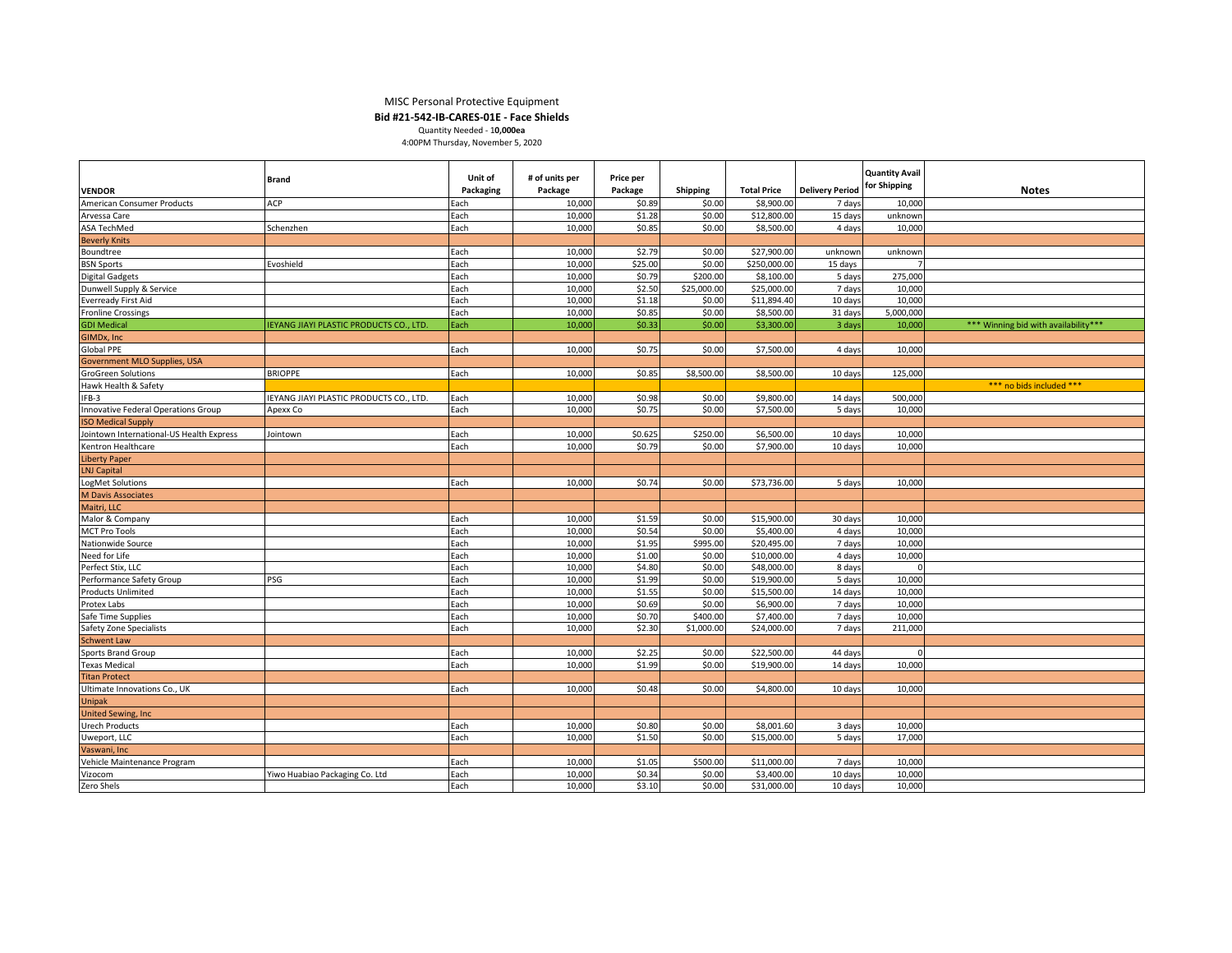### MISC Personal Protective Equipment **Bid #21-542-IB-CARES-01F - N95 Face Mask (8210 Replacement)**

Quantity Needed - 2**0,000ea** 4:00PM Thursday, November 5, 2020

|                                                             | Brand                                | Unit of                      | # of units per | Price per |                 |                      | <b>Delivery</b> | Quantity<br><b>Avail for</b> |                                                                   |
|-------------------------------------------------------------|--------------------------------------|------------------------------|----------------|-----------|-----------------|----------------------|-----------------|------------------------------|-------------------------------------------------------------------|
| <b>VENDOR</b>                                               |                                      | Packaging                    | Package        | Package   | <b>Shipping</b> | <b>Total Price</b>   | Period          | <b>Shipping</b>              | <b>Notes</b>                                                      |
| <b>American Consumer Products</b>                           |                                      |                              |                |           |                 |                      |                 |                              |                                                                   |
| <b>Arvessa Care</b>                                         | <b>Makrite</b>                       | $\overline{1}$               | 20,000         | \$1.95    | \$0.00          | \$39,000.00 15 days  |                 | unknown i                    | n95 verified ***not in stock***                                   |
| <b>ASA TechMed</b>                                          |                                      |                              |                |           |                 |                      |                 |                              |                                                                   |
| <b>Beverly Knits</b>                                        |                                      |                              |                |           |                 |                      |                 |                              |                                                                   |
| Boundtree                                                   |                                      | $\mathbf{1}$                 | 20,000         | \$0.61    | \$0.00          | \$12,123.75 unknown  |                 | unknown                      | n95 verified *** not in stock***                                  |
| <b>BSN Sports</b>                                           |                                      |                              |                |           |                 |                      |                 |                              |                                                                   |
| <b>Digital Gadgets</b>                                      |                                      |                              |                |           |                 |                      |                 |                              |                                                                   |
| <b>Dunwell Supply &amp; Service</b>                         |                                      |                              | 20,000         | \$2.50    | \$0.00          | \$49,950.00 7 days   |                 |                              | 20,000 unable to verify n95                                       |
| <b>Everready First Aid</b>                                  | 3m                                   | $\mathbf{1}$                 | 20,000         | \$3.46    | \$0.00          | \$69,250.00 7 days   |                 |                              | 20,000 n95 verified *8210*                                        |
| <b>Fronline Crossings</b>                                   | Dasheng                              | $\mathbf{1}$                 | 20,000         | \$4.85    | \$0.00          | \$97,000.00 31 days  |                 |                              | 5,000,000 N95 verified                                            |
| <b>GDI Medical</b>                                          | Suzhou Fangtian Industries Co., Ltd. | $\mathbf{1}$                 | 20,000         | \$2.11    | \$0.00          | \$42,200.00 3 days   |                 |                              | 20,000 N95 Verifeid                                               |
| GIMDx, Inc                                                  |                                      |                              |                |           |                 |                      |                 |                              |                                                                   |
| Global PPE                                                  | Harley                               | 1                            | 20,000         | \$2.20    | \$0.00          | \$44,000.00 4 days   |                 |                              | 20,000 N95 Verifeid                                               |
| Government MLO Supplies, USA                                | <b>Government Supplies</b>           | 1                            | 20,000         | \$2.07    | \$150.00        | \$41,400.00 5 days   |                 |                              | 20,000 N95 Verifeid                                               |
| <b>GroGreen Solutions</b>                                   |                                      |                              |                |           |                 |                      |                 |                              |                                                                   |
| Hawk Health & Safety                                        |                                      |                              |                |           |                 |                      |                 |                              |                                                                   |
| IFB-3                                                       | Makrite                              | $\mathbf{1}$                 | 20,000         | \$3.85    | \$0.00          | \$64,800.00 14 days  |                 |                              | 50,000 N95 Verifeid                                               |
|                                                             |                                      |                              |                |           |                 |                      |                 |                              |                                                                   |
| <b>ISO Medical Supply</b>                                   |                                      |                              | 20,000         |           |                 |                      |                 |                              |                                                                   |
| Jointown International-US Health Express                    | Makrite                              | 1                            | 20,000         | \$2.30    | \$502.00        | \$46,500.00 10 days  |                 |                              | 24,000 N95 Verified                                               |
| <b>Kentron Healthcare</b>                                   |                                      | $\overline{1}$               | 200,003        |           |                 |                      |                 |                              |                                                                   |
| <b>Liberty Paper</b>                                        |                                      |                              | 20,000         |           |                 |                      |                 |                              |                                                                   |
| LNJ Capital                                                 | 3M                                   | 1                            | 20,000         | \$4.50    | \$0.00          | \$90,000.00 10 days  |                 |                              | 20,000 n95 verified *8210*                                        |
| LogMet Solutions                                            |                                      | 1                            | 20,000         | \$2.90    | \$0.00          | \$58,000.00 5 days   |                 |                              | 20,000 n95 verified *8210*                                        |
| <b>M Davis Associates</b>                                   |                                      |                              |                |           |                 |                      |                 |                              |                                                                   |
| Maitri, LLC                                                 |                                      |                              |                |           |                 |                      |                 |                              |                                                                   |
| Malor & Company                                             |                                      |                              | 20,000         | \$0.53    | \$0.00          | \$10,500.00 30 days  |                 |                              | 20,000 Unable to verify N95                                       |
| <b>MCT Pro Tools</b>                                        |                                      |                              | 20,000         | \$2.70    | \$0.00          | \$54,000.00 7 days   |                 |                              | 20,000 Unable to verify N95                                       |
| Nationwide Source                                           |                                      | $\mathbf{1}$                 | 20,000         | \$6.75    | \$1,995.00      | \$136,995.00 7 days  |                 |                              | 20,000 N95 Verified                                               |
| Need for Life                                               |                                      | $\mathbf{1}$                 | 20,000         | \$2.85    | \$0.00          | \$57,000.00 10 days  |                 |                              | 20,000 N95 Verified                                               |
| Perfect Stix, LLC                                           |                                      |                              |                |           |                 |                      |                 |                              |                                                                   |
| <b>Performance Safety Group</b>                             |                                      |                              |                |           |                 |                      |                 |                              |                                                                   |
| <b>Products Unlimited</b>                                   |                                      | $\overline{1}$               | 20,000         | \$2.90    | \$0.00          | \$57,936.00 21 days  |                 |                              | 9.000 n95 verified *** low stock ***                              |
| Protex Labs                                                 | <b>Honeywell</b><br>makrite          | $\mathbf{1}$                 | 20,000         | \$1.99    | \$0.00          | \$39,800.00 7 days   |                 |                              | 20,000 n95 verified *** winning bid with cost and availability*** |
|                                                             |                                      |                              | 20,000         | \$3.40    | \$0.00          | \$68,000.00 7 days   |                 |                              | 242,000 can not verify n-95 because no model number was listed.   |
| <b>Safe Time Supplies</b><br><b>Safety Zone Specialists</b> |                                      |                              | 20,000         | \$0.98    | \$800.00        | \$20,400.00 7 days   |                 |                              | 400,000 Unable to verify N95                                      |
| chwent Law                                                  | siantai mfg                          | $\overline{1}$               | 20,00          | \$3.10    | \$0.00          | \$62,000.00 21 days  |                 |                              | 0 n95 verified *** not in stock***                                |
|                                                             |                                      |                              | 20,00          | \$3.75    | \$0.00          | \$75,000.00          |                 |                              | 1,000 n95 verified *** low stock ***                              |
| ports Brand Group<br><b>Texas Medical</b>                   |                                      | $\mathbf{1}$<br>$\mathbf{1}$ | 20,000         | \$3.75    | \$0.00          | \$75,003.75 14 days  | 40 days         |                              | 20,000 n95 verified                                               |
|                                                             | <b>Texas Medical</b>                 |                              |                |           |                 |                      |                 |                              |                                                                   |
| <b>Titan Protect</b>                                        | makrite                              | $\mathbf{1}$                 | 20,000         | \$2.92    | \$0.00          | \$58,310.00 5 days   |                 |                              | 40,000 n95 verified                                               |
| Ultimate Innovations Co., UK                                |                                      | $\mathbf{1}$                 | 20,000         | \$3.41    | \$0.00          | \$68,200.00 10 days  |                 |                              | 20,000 n95 verified                                               |
| Unipak                                                      | Makrite                              | 1                            | 20,000         | \$2.80    | \$0.00          | \$56,000.00 10 days  |                 |                              | 20,000 n95 verified                                               |
| <b>United Sewing, Inc</b>                                   |                                      |                              |                |           |                 |                      |                 |                              |                                                                   |
| <b>Urech Products</b>                                       |                                      |                              |                |           |                 |                      |                 |                              |                                                                   |
| <b>Uweport, LLC</b>                                         |                                      |                              |                |           |                 |                      |                 |                              |                                                                   |
| Vaswani, Inc                                                |                                      |                              |                |           |                 |                      |                 |                              |                                                                   |
| Vehicle Maintenance Program                                 |                                      |                              | 20,000         | \$2.49    | \$500.00        | \$50,300.00 7 days   |                 |                              | 20,000 Unable to verify N95                                       |
| <b>Vizocom</b>                                              | vizocare                             | $\overline{1}$               | 20,000         | \$3.57    | \$0.00          | \$71,400.00 14 days  |                 |                              | 0 n95 verified *** not in stock***                                |
| Zero Shels                                                  | Zero Shels                           | $\mathbf{1}$                 | 20,000         | \$5.37    | \$0.00          | \$107,400.00 10 days |                 |                              | 20,000 n95 verified                                               |